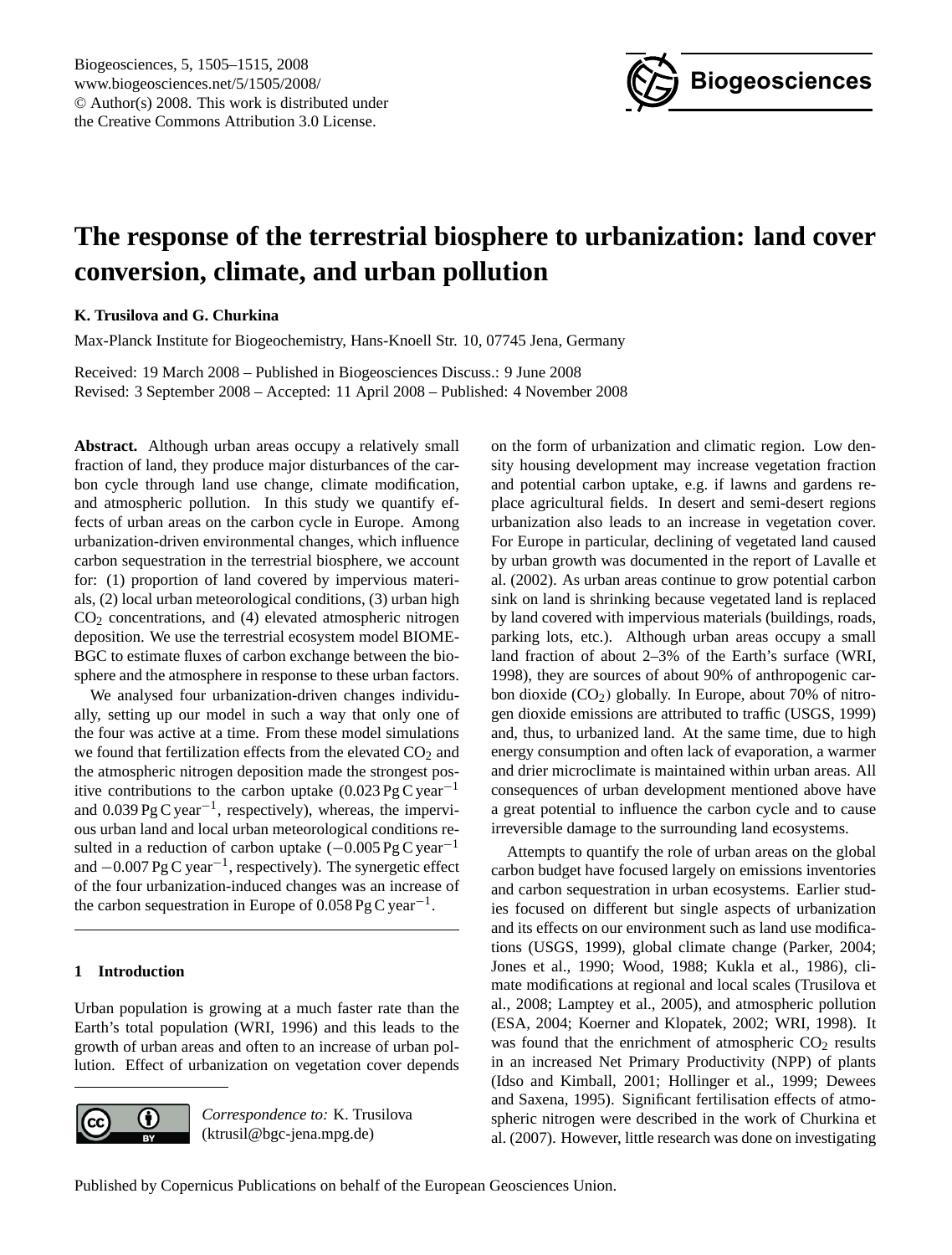the synergetic effects of these two and the urban climate on the land biosphere. One of the major difficulties in quantifying such synergetic effects is that urbanization affects the environment on different scales: from local (land use change) and regional (urban climate) to continental (high concentrations of  $CO<sub>2</sub>$  and nitrogen compounds).

In this study we estimate synergetic effects of local-, regional- and continental-scale changes driven by urbanization on the terrestrial biosphere in Europe. We use a biogeochemical terrestrial ecosystem model BIOME-BGC to estimate responses in the net carbon flux to the urbanizationdriven changes in land cover, climate, atmospheric  $CO<sub>2</sub>$  concentrations, atmospheric deposition of nitrogen that comes from oxides of nitrogen  $(NO_x)$  produced during combustion, and the synergetic effect of all these four changes together. We chose to include only nitrogen and  $CO<sub>2</sub>$  fertilisation effects in our simulations because those are direct effects which are well represented by a variety of process-based biosphere models.

In this study we omitted including damaging effects of ozone on vegetation growth (Chameides et al., 1994) because ozone has short lifetime of 1–2 days, its concentrations tend to be highest in urban areas and, thus, it affects urban vegetation very locally; mechanisms of these effects are not well understood and are poorly represented in biosphere models. Therefore we most likely slightly overestimate carbon sink in the simulation with all environmental changes included.

#### **2 Materials and methods**

## 2.1 Model

The terrestrial ecosystem model BIOME-BGC (Trusilova and Churkina, 2008; Thornton et al., 2002; Thornton, 1998; Running, 1994; Running and Gower, 1991; Running and Hunt, 1991; Running and Coughlan, 1988) was used to estimate carbon fluxes from vegetation to the atmosphere. The model simulates daily carbon, nitrogen, and water cycles through land ecosystems. This process-based model is driven by daily meteorological data such as maximum and minimum daily temperature, precipitation, vapour pressure deficit, and solar radiation. The land surface is parameterized using a digital elevation map, soil texture data, land cover classification including eight plant functional types, atmospheric  $CO<sub>2</sub>$  concentrations and the atmospheric deposition of nitrogen. Each plant functional type is described by ecophysiological parameters.

For this study we defined urban land as in the Corine Land Cover 2000 database (CLC2000, [http://terrestrial.eionet.](http://terrestrial.eionet.europa.eu/CLC2000) [europa.eu/CLC2000\)](http://terrestrial.eionet.europa.eu/CLC2000): urban land includes areas mainly occupied by dwellings and buildings including their connected areas (associated lands, road network, and parking-lots), rail networks, airport installations, river and sea port installations, industrial livestock rearing facilities, construction sites, man-made waste dump sites, urban parks, sport and leisure facilities (Bossard et al., 2000). As the CLC2000 urban land mask has resolution of 250 m, this data had to be upscaled to the model resolution.

Effects of urban pollution and climate changes were indirectly included in the simulations as "urban effects". This was done by introducing a relevant change into the input data of the model: (1) urban land fraction as percentage of barren land in the land-use map, (2) bias in temperature and precipitation in the meteorological input dataset for representing urban climate,  $(3)$  local elevated urban  $CO<sub>2</sub>$  concentrations, and (4) elevated atmospheric nitrogen due to human activities.

#### 2.2 The model simulations

The model domain for this study covers most of Europe, 15◦ W–45◦ E 30◦ N–60◦ N, with a spatial resolution of 0.25 degrees for the land surface data and meteorological fields. The meteorological dataset was generated with the regional climate model REMO (Jacob and Podzun, 1997) for multidecadal atmospheric modelling for Europe: the REMO simulations were performed on a rotated spherical grid with a horizontal resolution of 0.5 degrees that corresponds to about 47–55 km in the zonal direction and 55 km in the meridional direction. The full model output was stored hourly (Feser et al., 2001); then, the data was disintegrated to the spatial resolution of 0.25 degrees by Chen et al. (2007).

The REMO model has no explicit urban area definition and no specific land surface scheme for urban land cover. Urban areas are only implicitly included in REMO through the land surface parameters: roughness length (2.5 m), albedo (0.2), zero vegetation fraction, and zero water holding capacity. The land surface parameters for each grid cell were averaged from the data on 1 km spatial resolution. Thus, for large grid cells on 0.5 degrees resolution few grid cells with urban land cover had a minor effect on the climate. These data were aggregated to the daily time step and included minimum and maximum daily temperature, daily precipitation, downward shortwave solar radiation, and air relative humidity.

The USGS global land cover product (Global Land Cover Characterization from U.S. Geological Survey) was used to prepare the map of eight vegetation land cover classes that correspond to the plant functional types resolved by the BIOME-BGC model.

As the BIOME-BGC model does not explicitly resolve urban land cover all urban areas were parameterized as barren surfaces with a small vegetation fraction. We used the same vegetation fraction value, 0.15, as in the work of Trusilova et al. (2008) that was calculated based on the data from Lavalle et al. (2002) for the urban mask on 10 km resolution. This mask of urban land was upscaled to the resolution of 0.25 degrees for this study; for each grid cell of the model domain the urban land fraction was calculated. Only this fraction was assumed urban, not the whole grid cell.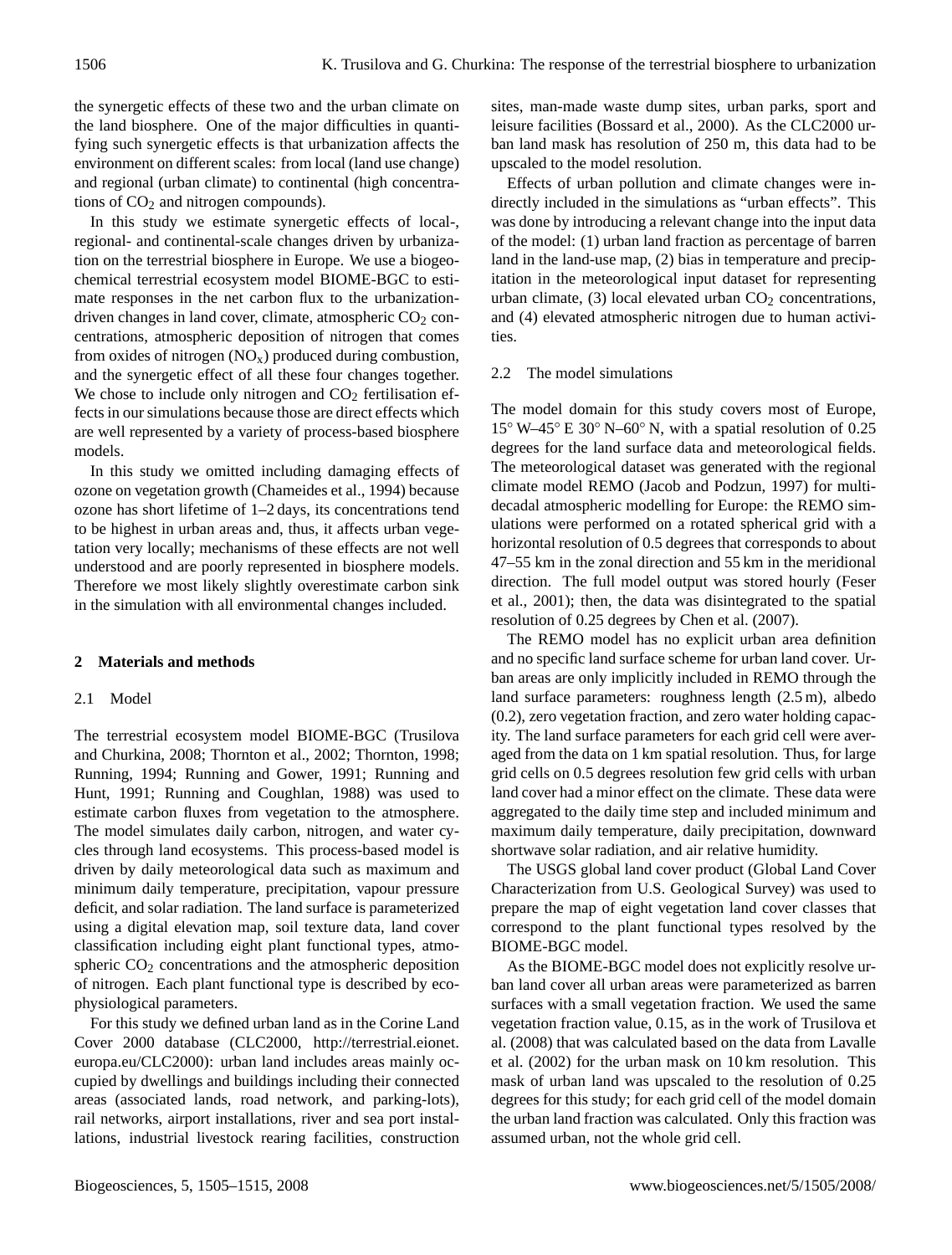

**Fig. 1.** Background atmospheric  $CO<sub>2</sub>$  concentration [ppm] rise used in simulations with the BIOME-BGC model. For each year, one concentration value is uniformly used for all model grid cells assuming that the atmosphere is well-mixed. Data source: CARBOEUROPE-IP database.

## 2.2.1 Spinup simulation

Carbon and nitrogen state variables of the BIOME-BGC model represent amounts of carbon or nitrogen stored in simulated plant and soil pools. Unless values for the initialization of the model's state variables are available from measurements, model simulations are required for their initialization (spinup run). In the spinup run, the model is run to a steady state to obtain the size of the ecosystem's carbon and nitrogen pools under the assumption of the ecosystem being in equilibrium with the long-term climate. In this simulation the  $CO<sub>2</sub>$  concentration was set to a preindustrial level of 283 ppm (Fig. 1), the annual nitrogen atmospheric deposition was set to a constant of  $2 \text{ kgN} \text{ ha}^{-1}$ , the highest pre-industrial estimate reported by Holland et al. (1999). The meteorological data of 1958–1977 were replicated throughout the spinup simulation. This meteorological data of 20 years were chosen because of three following reasons:

(1) the regional model REMO required the lateral boundary forcing that was first available from 1958 on (ECMWF reanalysis),

(2) these data do not contain any significant temperature trend attributed to the global warming,

(3) the period 1958–1977 is sufficiently long to include the variations of incoming shortwave radiation related to the solar cycle that is of great importance for plant growth.

The spinup run was done for each grid cell of the model domain independently (there is no spatial dependence between model grid cells), until the carbon balance of the ecosystem reached its equilibrium state.

#### 2.2.2 Transient simulation

After the spinup simulation, a transient model simulation was performed for 1800–1957 with repeated meteorological data from 1958–1977, atmospheric nitrogen deposition gradually rising (Galloway et al., 2004), and with the increasing annual **Table 1.** . Model setup for simulating different urbanization-driven changes of the terrestrial biosphere. Different urban factors were switched on (Y) and off (N) at the time of model simulations.

| Simulation  | Description                                          | <b>Disturbances</b><br>Urban<br>land | Urban<br>climate<br>bias | Urban<br>CO <sub>2</sub><br>increment | Atm.<br>nitrogen<br>deposition |
|-------------|------------------------------------------------------|--------------------------------------|--------------------------|---------------------------------------|--------------------------------|
| <b>NOU</b>  | <b>Baseline</b><br>simulation                        | N                                    | N                        | N                                     | N                              |
| ULAND       | Effects of<br>urban land                             | Y                                    | N                        | N                                     | N                              |
| UMET        | Effects of urban<br>warm and dry<br>environment      | N                                    | Y                        | N                                     | N                              |
| UCO2        | Effects of urban<br>elevated $CO2$<br>concentrations | N                                    | N                        | Y                                     | N                              |
| <b>UAND</b> | Effects of elevated<br>atm. nitrogen<br>deposition   | N                                    | N                        | N                                     | Y                              |
| UALL        | Synergetic effect<br>of all four factors             | Y                                    | Y                        | Y                                     | Y                              |

mean atmospheric  $CO<sub>2</sub>$  supplied by the CARBOEUROPE-IP project [\(http://www.carboeurope.org/\)](http://www.carboeurope.org/). The atmospheric  $CO<sub>2</sub>$  concentration (Fig. 1) represents a smooth change in the well mixed atmosphere and was used as the background value for all following model simulations. The carbon dioxide concentration within the model was updated annually using the same background value for all grid cells. The state variables from the transient simulation ending in 1957 were used as starting point for subsequent simulations from 1958 to 2003 that include different urban effects.

#### 2.2.3 Simulation of urbanization-driven changes

In order to isolate effects of individual urbanization-driven changes on the terrestrial net ecosystem exchange of carbon during the time from 1958 to 2003, six model simulations were performed. Model drivers for each simulation were set up in such a way that they represented none, one, or all urbanization effects (Table 1).

The NOU-simulation was the reference model run, which included no changes due to urbanization. Each of UMET, ULAND, UAND, and UCO2 simulations included one of the urbanization-driven changes such as urban land, urban climate bias, elevated carbon dioxide concentrations, and atmospheric nitrogen deposition, respectively. The UALL simulation represented a synergetic effect of all individual urbanrelated changes of the terrestrial biosphere.

For the *baseline NOU-simulation* the atmospheric nitrogen deposition was fixed at the level of 1958, the atmospheric  $CO<sub>2</sub>$  concentration was set at the level of 294.8 ppm (year 1958) assuming no rise throughout the simulation. The NOU-land-cover map, which includes no urban land, was used. No additional urban change was introduced to the meteorological data fields of the model.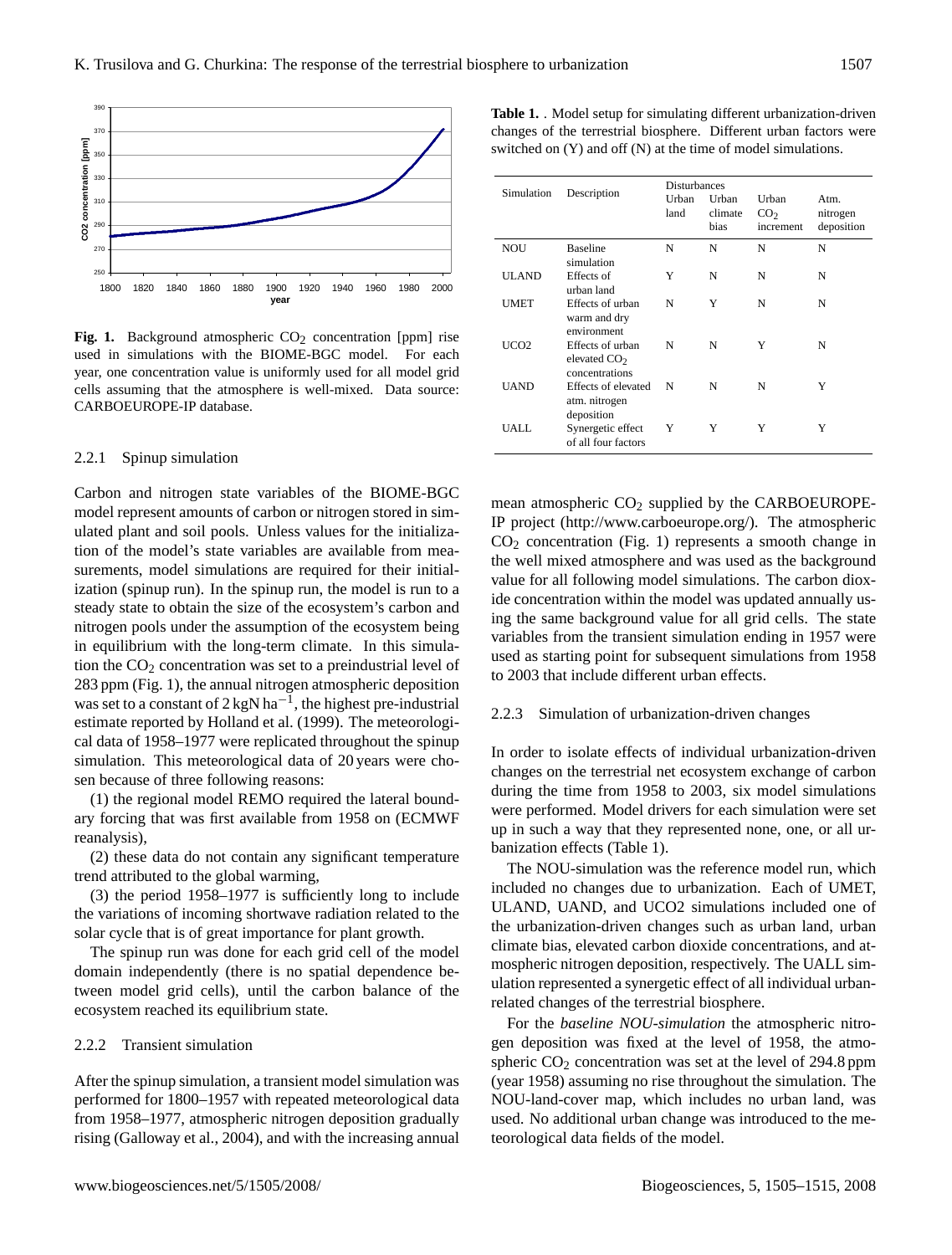

**Fig. 2.** Fraction of urban land [%] in grid cells of the model domain. Spatial resolution of the grid cell is  $0.25 \times 0.25$  degrees.

*ULAND-simulation*. The ecosystem carbon fluxes of the ULAND simulation were calculated with the model setup as in the NOU simulation with the only difference being that a part of these fluxes proportional to the fraction of urban land (Fig. 2) was subtracted. As in this study we assumed that urban areas had just the small vegetation fraction it was expected that urban land acts as a source rather than a sink of carbon; 2.8% of the total land in the model domain was urban.

*UMET-simulation.* The landscape alteration through urbanization involves the transformation of the radiative and aerodynamic characteristics of the land surface and results in changes of the water cycle and planetary boundary layer. Such altered environments are likely to experience extreme temperatures (Gonzalez et al., 2005; Jin et al., 2005; Ca et al., 1998; Jauregui, 1991; Huang et al., 1987; Bernatzky, 1982) and urban heat island phenomena (Atkinson, 2003; Borghi et al., 2000; Brunetti et al., 2000) as well as changes of precipitation (Dixon and Mote, 2003; Rosenfeld, 2000; Huff and Changnon, 1973) and reduced air moisture and evaporation in cities (Mayer et al., 2003; Grimmond and Oke, 1999). Quantitative estimates of the effects of urban land on the local climate were taken from the study of Trusilova et al. (2008), who analysed differences in near-surface temperature and precipitation between an undisturbed (without urban land) and a present day atmospheric circulation in Europe. It was found that the conversion of rural to urban land results in statistically significant reduction of the diurnal temperature range by  $1.26 \pm 0.71$ <sup>o</sup>C in summer and by 0.73±0.54◦C in wintertime as well as changes of precipitation (an increase in winter by +0.09 $\pm$ 0.16 mm day<sup>-1</sup> and a reduction in summer by  $0.05 \pm 0.22$  mm day<sup>-1</sup>). These estimates were calculated assuming that all urban areas have homogeneous structure: all buildings are of the same height and all street canyons of the same shape. The urban surface scheme used by Trusilova et al. (2008) was generalized in order to represent large horizontal scales (10–100 km) and to be able to capture radiative budgets, momentum, turbulent heat and ground fluxes from heterogeneous urban surfaces. Such generalisation allowed model applicability for multiple urban areas in the large model domain.

The extracted maps of urbanization-induced changes for temperature and precipitation were superimposed on the input meteorological fields for the BIOME-BGC model.

*UCO2-simulation.* Near the surface, large urban clusters often are "hot spots" of intensive  $CO<sub>2</sub>$  release from diffuse sources of anthropogenic origin (Koerner and Klopatek, 2002; Idso et al., 2001): transport network, industrial emissions etc. Scarce measurements of urban  $CO<sub>2</sub>$  are available that were taken in various locations and times with different instrumental setups. In the study of Rome, Italy (Gratani and Varone, 2005) carried out through 1995, 1998, and 2001– 2004,  $CO<sub>2</sub>$  concentrations measured on the street level of 2 m above ground in the city were by 15%–23% higher than in the baseline  $CO<sub>2</sub>$  concentration (NOU-simulation). In the study of Krakow, Poland (Zimnoch et al., 2004) in 1994, measurements of 24% higher urban  $CO<sub>2</sub>$  were registered at 20 m above ground level, in the area without direct lowemission sources and without car traffic nearby. The highest CO<sup>2</sup> concentrations were registered in Paris, France (Widory and Javoy, 2003) at few metres above ground level in shortterm campaigns in 1997–1998 that was higher by 7%–220% than the background value. The measurement campaign that has been conducted in the Metropolitan area of Copenhagen in 2000–2002 registered up to 86% higher  $CO<sub>2</sub>$  concentrations at the level of 10 m above ground in urban core relative to suburban areas. All mentioned above studies relate the highest  $CO<sub>2</sub>$  values mainly to the vehicle exhausts. Following this assumption we have constructed an approximation of the urban-to-rural  $CO<sub>2</sub>$  concentration increment ( $\Delta CO<sub>2</sub>$ ) using the urban land mask. We used the updated urban mask (Trusilova et al., 2008) that includes information about the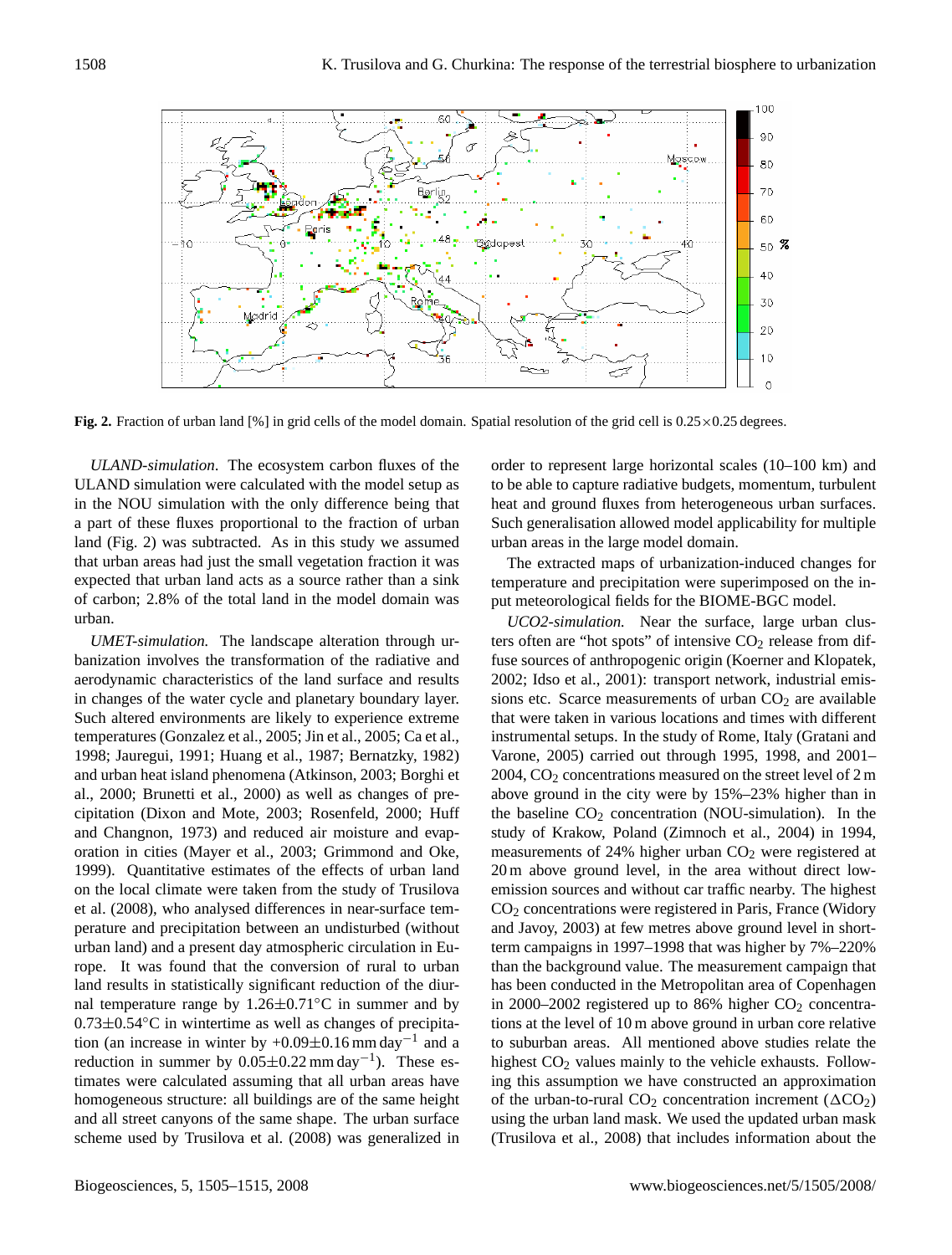

**Fig. 3.** The spatial distribution of  $\Delta CO_2$  – increment of urban carbon dioxide concentration in relation to the background rural value [%] in carbon dioxide concentrations ( $\Delta CO_2$ ) between urban and rural land relative to the background  $CO_2$  concentration.

population density and light emissions data as a proxy for constructing  $\Delta CO_2$ . The main principle for this construction is: the larger the proportion of urban land in a gridcell the higher is the  $CO<sub>2</sub>$  emissions and as follows the  $CO<sub>2</sub>$  concentrations. Applying this principle requires the assumption that the  $CO<sub>2</sub>$  exhaust intensity is the same across all urban pixels in Europe. The estimation of  $\Delta CO_2$  was done for the street level (several metres above ground) where most of vegetation will be affected by it. For such rough estimate at this height no atmospheric transport model was needed to resolve vertical and horizontal gradients in  $\Delta CO_2$  distribution. We assumed the homogeneous vertical distribution of  $\Delta CO_2$  within the first several metres above ground (<10); the horizontal gradients were estimated using the urban land fraction data. Taking into account the reported magnitude of the  $CO<sub>2</sub>$  concentrations we constructed a map of urban–torural  $\Delta CO_2$  that was calculated from the fraction of urban land (Fig. 3):

$$
\Delta\text{CO}_2[i,j] = \Delta\text{CO}_2 \frac{1}{(2r+1)^2} \int_{i-r}^{i+r} \int_{j-r}^{j+r} S_{\text{urb}}[i,j] dx dy,
$$

where  $i$ ,  $j$  – grid cell coordinates,  $r$  – distance of the smoothing of influence,  $r=2$ ; it insures that neighbour pixels do not get extremely different values,  $S_{\text{urb}}[i, j]$  – urban area within the *r*-distance from the centre in the pixel  $[i, j]$ ; devided by the  $(2r+1)^2$  gives the fraction of urban land in the area defined by  $[i-r, i+r]$  and  $[j-r, j+r]$ ,

 $\Delta$ co<sub>2</sub> – proportion of the CO<sub>2</sub> increment per one urban grid cell [%] as approximated from the available measurements in the following way: from the assumed linear relationship between the size of the city and the magnitude of the  $CO<sub>2</sub>$  increment (for a city  $10 \times 10$  pixels large it was 100%, for a city 10 pixels large it was 32%).

The  $\Delta CO_2$  was then used as an additional model input and included into the calculation of total input  $CO<sub>2</sub>$  concentration for each grid cell as:

Input  $CO_2[i, j] =$ Background  $CO_2 \times (1 + \Delta CO_2[i, j])$ ,

where Input  $CO<sub>2</sub>$  is the  $CO<sub>2</sub>$  concentration value for a grid cell  $[i, j]$ , and Background  $CO<sub>2</sub>$  is the input annual background carbon dioxide concentration (the same value for all grid cells throughout the simulation).

*UAND-simulation.* In contrast to the NOU-simulation, the data on dry atmospheric nitrogen deposition for the UANDsimulation corresponds to the year 2003. As the model was run from 1958 to 2003, the nitrogen deposition was gradually interpolated from the value at the beginning of the simulation (Fig. 4a) to the value in the end of the simulation (Fig. 4b) for each model pixel. This yielded an additional input of 8.86 Tg of nitrogen over 46 years in the model domain.

The *UALL-simulation* was performed with all four urbanization-driven changes included: the elevated  $CO<sub>2</sub>$  concentrations, the rising nitrogen deposition, fraction of urban land, and the urbanization-induced changes in local climate. As the BIOME-BGC model simulates interactions of carbon, nitrogen, and water cycles, including all four urban factors represented the synergetic effect of urban pollution, land use, and local climate on the carbon sequestration of European land ecosystems.

## **3 Analysis of model output**

In order to quantify responses of the land ecosystems we analysed the following carbon fluxes calculated by the BIOME-BGC model: Net Ecosystem Exchange (NEE), Gross Primary Production (GPP), and Total Ecosystem Respiration (TER). The latter was calculated as a sum of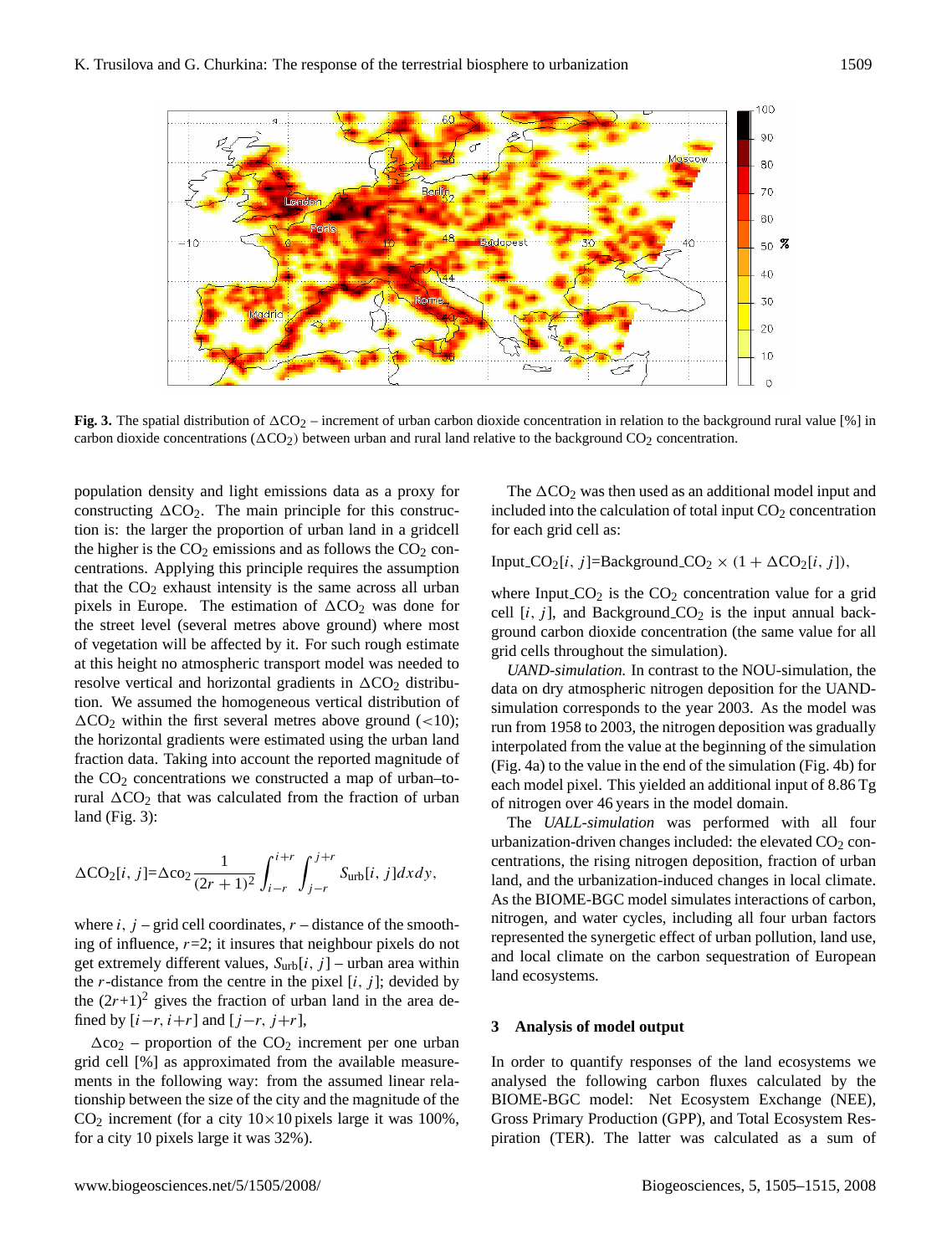

**Fig. 4.** Dry nitrogen atmospheric deposition  $[g N m^{-2} y e a r^{-1}]$  in 1958 **(a)** and 2003 **(b)**. Data source Galloway et al. (2004).

heterotrophic respiration, plant growth respiration, and maintenance respiration.

We calculated differences in modelled carbon fluxes from each of the simulations ULAND-, UMET-, UCO2-, and UAND- and the baseline NOU-simulation. We used these differences as quantitative estimates of the sensitivity of the carbon fluxes to the respective urbanization-driven change. The flux difference between the UALL and NOU simulations was interpreted as the response of the biosphere to all counteracting urban changes together.

We calculated the total difference in the GPP, TER, and NEE over the model domain as the sum over differences in individual pixels:

$$
C \text{ (FLX, sim)} = \frac{1}{N} \int_{dt} \int_{dS} (\text{fix (FLX, sim)} - \text{fix (FLX, NOU)}) dS dt,
$$

 $C$ (FLX,sim) – yearly average amount of carbon attributed to the flux FLX in the simulation sim,

FLX – GPP, TER or NEE flux in the simulation sim,

sim=ULAND | UMET | UAND | UCO2 | UALL simulation,  $N$  – total number of simulated years (N=46),

 $fix(FLX, sim) - flux FLX$  of one the grid cell in the simulation sim, [Pg C m<sup>-2</sup> year<sup>-1</sup>],

S – area of model domain,  $[m^2]$ ,

 $t$  – time, [year].

# **4 Results and discussion**

Model simulations were performed according to the six setups described above. Modelled GPP, NEE, and TER fluxes from simulations ULAND, UMET, UCO2, UAND, and UALL were analysed in relation to the baseline simulation NOU. The differences between each simulation that includes urban factor(s) and the baseline were interpreted as a quantitative measure of the effect of the respective urbanizationinduced change on biosphere.

## 4.1 Land cover

The conversion of vegetated land to urban caused a reduction of GPP (Fig. 5a1), TER (not shown) and NEE (Fig. 5a2) over perturbed land. The average reduction of the NEE flux over simulated period was  $-0.005$  Pg C year<sup>-1</sup> in Europe (model domain). This reduction accounted for 0.3% of the yearly average NEE from the relevant area. In this estimate all urban areas have the same vegetation fraction. In reality cities have a blend of land cover types such as trees, grasses, barren, and impervious surfaces in different proportions. To account for the heterogeneity of urban vegetation and its role in the carbon cycle we would have to use very precise satellitederived maps of urban land cover on fine spatial resolutions of 1–10 m. For example, an estimation of total reduction of net primary production (NPP) in the southeastern US was made by Milesi et al. (2003). Using a remote sensing based methodology, the authors found that an increase in urban development of 1.9% over 1990–2000 resulted in a reduction of NPP by 0.4% over the region. However, the heterogeneity of urban land covers also involves a wider set of model setups in order to represent the full variety of urban ecosystems in our modelling study and it would generate large uncertainties in carbon flux estimates. Thus we focused on a general estimate of the urban effects on the European carbon cycle and, thus, used a rather simplified representation of urban land cover.

## 4.2 Climate

Responses of GPP and TER fluxes to the urbanizationinduced changes in the climate were spatially heterogeneous. In most areas of reduced precipitation GPP and TER flux (growth respiration and heterotrophic respiration components) were reduced. However, the photosynthetic productivity was higher in areas with enhanced precipitation and increased temperature and resulted in local peaks of GPP (Fig. 5b1). The range for GPP changes was  $-0.22 \pm 0.41$  kg C m<sup>-2</sup> year<sup>-1</sup> and for TER  $-0.20\pm0.40$  kg C m<sup>-2</sup> year<sup>-1</sup>. Since the areas of GPP reduction were larger in extent, they dominated the overall average change in carbon balance  $-0.007$  Pg C year<sup>-1</sup> over Europe. This could partly be explained by the high sensitivity of the BIOME-BGC model to the soil water availability; the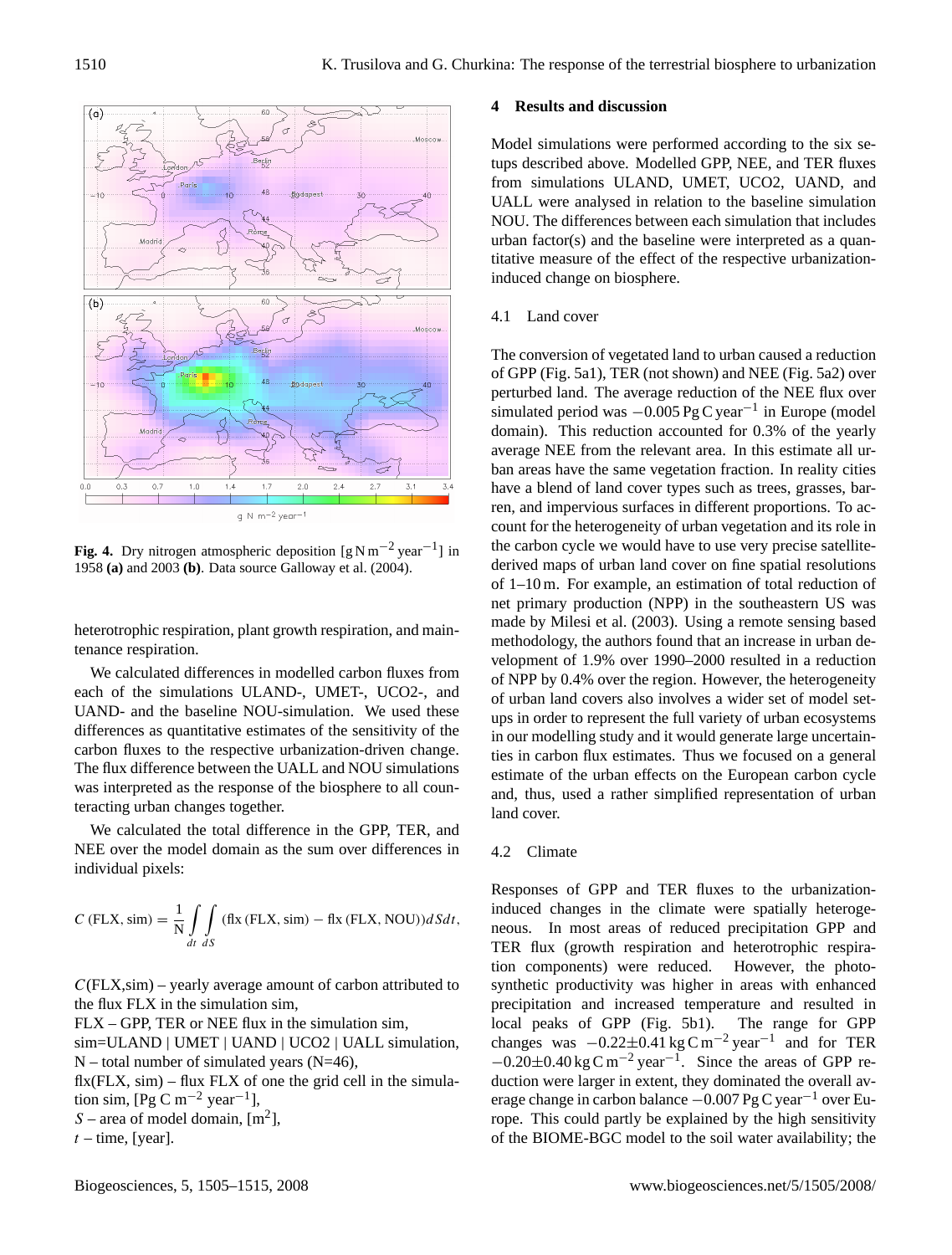

**Fig. 5.** Response of GPP (a1, b1, c1, d1, e1) and NEE (a2, b2, c2, d2, e2) fluxes to different urbanization-driven changes: urban land (a1, a2), urban climate (b1, b2), urban CO<sub>2</sub> (c1, c2), elevated nitrogen deposition (d1, d2), and all mentioned changes together (e1, e2).

reduced amount of precipitation leads to drying of soils and to the reduction in photosynthetic productivity of plants. The overall effect of climatic changes on carbon balance of Europe was negative and provided enhanced release of carbon from land ecosystems.

# 4.3 Urban CO<sub>2</sub>

An increase in carbon uptake of  $(+0.01\pm0.01)$  kg C m<sup>-2</sup> year<sup>-1</sup> over large areas, with the highest values up to  $0.10 \text{ kg C m}^{-2} \text{ year}^{-1}$ , were found in Central Europe where densely urbanized areas are located (Fig. 5c1 and 5c2). Effects of  $CO<sub>2</sub>$  concentration on plants productivity were previously addressed in several studies. For example, Griffin et al. (2001) found that elevated  $CO<sub>2</sub>$ produces significant changes in major cellular organelles of plants and lead to enhanced plant productivity. Taub et al. (2000) found that plants respond to the higher  $CO<sub>2</sub>$ by increased thermotolerance of high-temperature stress; and that effect may have a substantial impact (increase) on productivity. Our simulations showed an average increment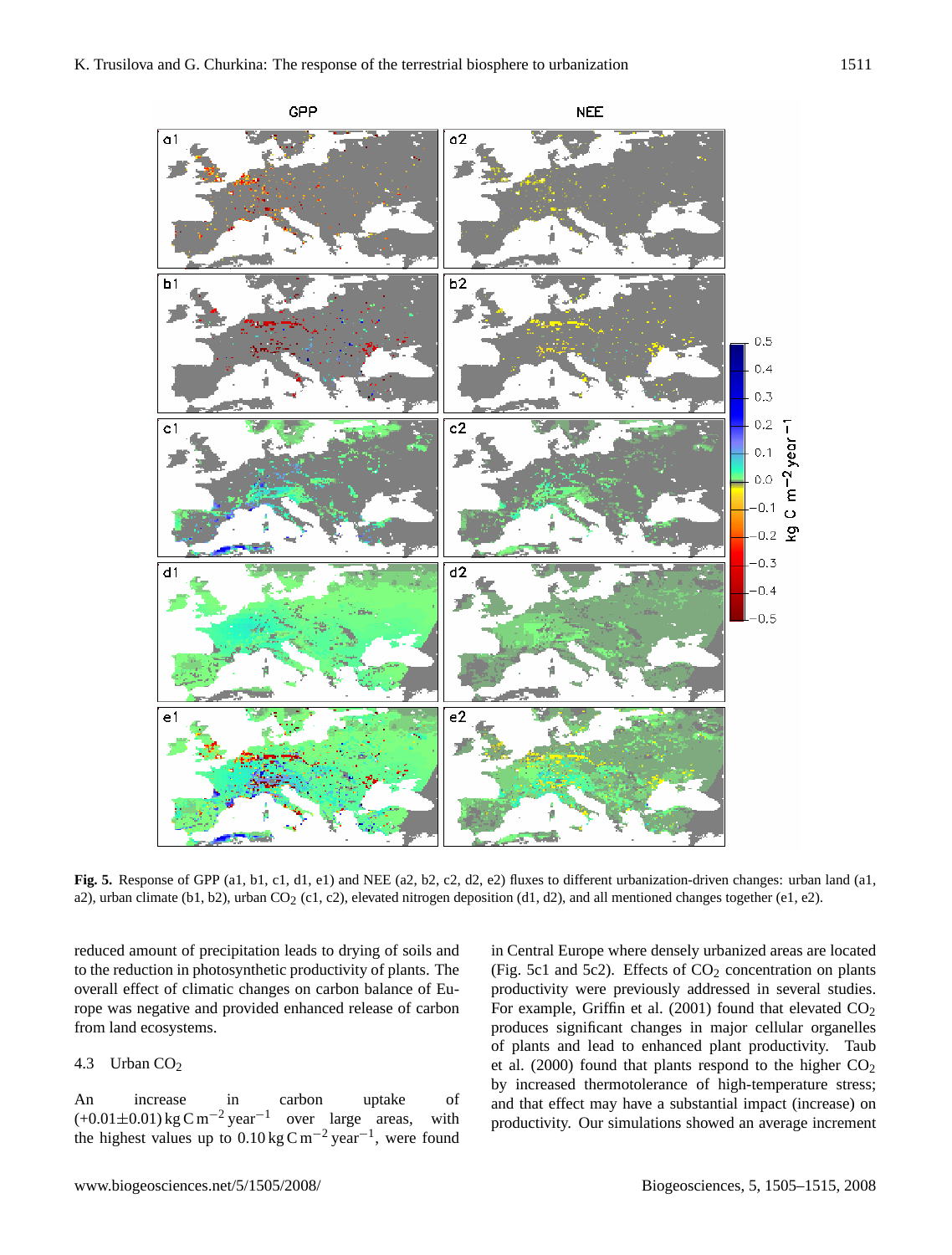

Fig. 6. Changes of carbon amount [Pg C year<sup>-1</sup>] exchanged between the biosphere and the atmosphere in response to different urban disturbances: urban land (ULAND), urban meteorological bias (UMET), urban CO<sub>2</sub> concentrations (UCO2), anthropogenic nitrogen deposition (UAND), and composition of all four disturbances (UALL). Data are 46-year averages of BIOME-BGC model output over 1958–2003.

of carbon sink by  $0.023 \text{ pg C year}^{-1}$  that was dominated by the increase in GPP (Fig. 6). This estimate reflects pure  $CO<sub>2</sub>$ fertilization effect on ecosystems in urban and suburban ecosystems.

# 4.4 Effects of elevated nitrogen deposition

The sensitivity of the GPP flux to the additional atmospheric nitrogen deposition was the highest among all analysed urban changes  $(+0.164 \text{ pg C year}^{-1})$ . The additional nitrogen to the soils enhanced the microbial activity and lead to the higher heterotrophic respiration component of TER  $(+0.125 \,\text{Pg C year}^{-1})$ . The total net carbon flux (NEE) increased over the whole modelled domain by  $0.039$  Pg C year<sup>-1</sup>. This result is based on the model assumption that temperate and boreal vegetation is nitrogen limited (Vitousek et al., 2002). An increasing deposition of nitrogen from the atmosphere serves as a fertiliser for European ecosystems. Of all individual urbanization-driven changes studied here, nitrogen deposition has the strongest impacts on the total carbon balance. The role of atmospheric nitrogen deposition on the European carbon balance as a fertiliser is however debatable because of uncertainties of its effects on the agricultural land, which occupies a considerable proportion of Europe. In 1997 arable land together with permanent cropland and pasture covered 44% of EU15 (EURO-STAT, [http://ec.europa.eu/agriculture/envir/report/en/terr](http://ec.europa.eu/agriculture/envir/report/en/terr_en/report.htm) en/ [report.htm\)](http://ec.europa.eu/agriculture/envir/report/en/terr_en/report.htm). Agricultural land receives high loads of nitrogen directly as chemical fertilizer and therefore insensitive to the increasing deposition of nitrogen from the atmosphere. In this study, we only looked at the effects of atmospheric nitrogen deposition assuming no additional nitrogen-fertilisers are applied on agricultural land. On the other hand, the fraction of agricultural land was declining, while fraction of forests was increasing in the last 50 years. The European forests are currently young and are in the re-growth stage. The total forest area of 30 European countries has increased by 6% between 1950 and 1990 (Nabuurs et al., 2003). The productivity of regrowing forests is especially sensitive to the increasing atmospheric nitrogen deposition (Churkina et al., 2007).

## 4.5 Synergetic effects

When all four urbanization-induced changes were applied at once, the biosphere responded with a 0.058 Pg C year−<sup>1</sup> increase of carbon sink. This increase in NEE resulted from an increase in GPP  $(+0.058 \text{ Pg C year}^{-1})$  and the slight change in TER  $(+0.001 \text{ pg C year}^{-1})$ . As the vegetation was replaced by barren land the amount of the potential carbon source through growth respiration was reduced but compensated by the growth of urban fractional vegetation. In the whole model domain, the reduction of carbon sink due to urban land use and climate was compensated by an increase of carbon sink due to fertilisation by simultaneously increasing atmospheric  $CO<sub>2</sub>$  and nitrogen deposition.

The synergetic effect of the urbanization-driven changes considered here led to a stronger increase of carbon sink than any of them individually (Fig. 6), because atmospheric  $CO<sub>2</sub>$ and soil nitrogen availability co-limit productivity of land ecosystems. This finding is confirmed by field studies where nitrogen availability was shown to be a constraint to  $CO<sub>2</sub>$ induced stimulation of plant growth (Reich et al., 2006; Oren et al., 2001). Our results were also in accordance with results from several modelling studies (Churkina et al., 2007; Lloyd, 1999) where numerical models were employed to simulate response of biosphere carbon cycle on the continental level. Low availability of nitrogen in the soils suppresses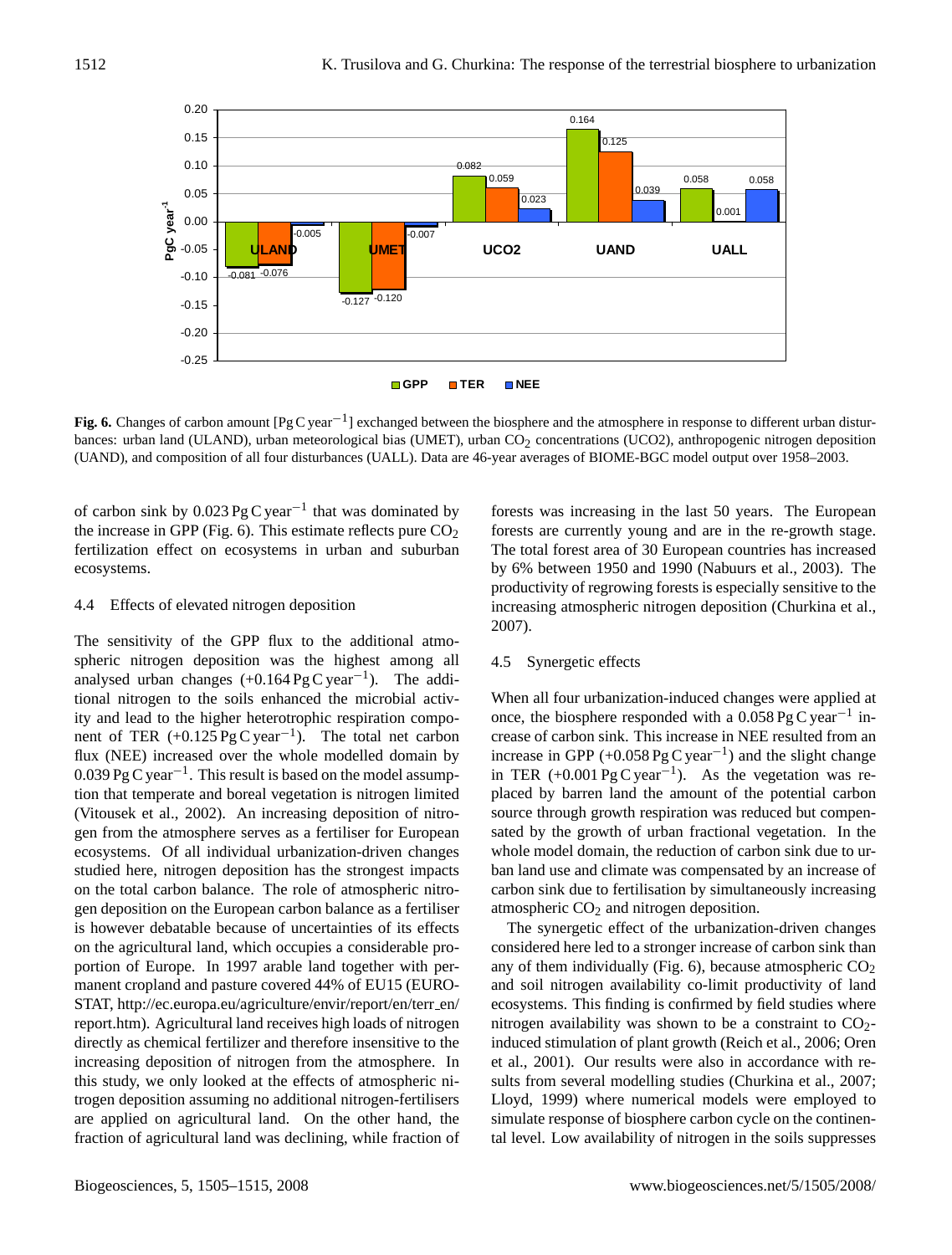the positive physiological response of plant growth to elevated CO2. Anthropogenic increase in nitrogen deposition enhances availability of nitrogen in soil and thus the response of plants to increasing atmospheric  $CO<sub>2</sub>$ . Increase in atmospheric nitrogen deposition has been shown to drive the sequestration of carbon by European forests (Magnani et al., 2007).

Relationships between the carbon sequestration rates, nitrogen input, and climate variables are nonlinear and due to this nonlinearity, the total effect on vegetation of all urbanization-related changes together was not equal to the sum of individual effects from individual changes.

#### **5 Summary and outlook**

In this study we analysed dynamics of carbon sink in Europe driven by urbanization-induced changes of land use, climate, concentrations of carbon dioxide and nitrogen deposition from the atmosphere. We used the BIOME-BGC terrestrial ecosystem model to calculate responses of the biosphere to the urban changes applied individually and all together. We did not include agricultural management such as fieldfertilisation with nitrogen compounds in our simulations.

The land use and urban climate changes affected rather small land areas while the urban  $CO<sub>2</sub>$  and nitrogen pollution spread over larger areas. When all urban changes were applied at once, the synergetic effects were dominated by the fertilisation effects from the  $CO<sub>2</sub>$  and nitrogen pollution and led to a net increase of carbon sink in Europe.

*Acknowledgements.* We acknowledge the scholarship provided by the Max-Planck Institute for Biogeochemistry for Kristina Trusilova. We thank the AIMES-NCAR (Analysis, Integration and Modeling of Earth System network) for providing the financial support for presenting results of this work at the Second Workshop on Urbanization Interactions with Biogeochemistry and Climate, Mexico City, Mexico, 9–10 September 2006.

Edited by: T. Laurila

#### **References**

- Atkinson, B. W.: Numerical modelling of urban heat-island intensity, Bound.-Lay. Meteorol., 109, 285–310, 2003.
- Bernatzky, A.: The Contribution of Trees and Green Spaces to a Town Climate, Energ. Buildings, 5, 1–10, 1982.
- Borghi, S., Corbetta, G., and De Biase, L.: A heat island model for large urban areas and its application to Milan, Nuovo Cimento C, 23, 547–566, 2000.
- Bossard, M., Feranec, J., and Otahel, J.: CORINE land cover technical guide – Addendum 2000, European Environment Agency, Technical Report 40, 2000.
- Brunetti, M., Mangianti, F., Maugeri, M., and Nanni, T.: Urban heat island bias in Italian air temperature series, Nuovo Cimento C, 23, 423–431, 2000.
- Ca, V. T., Asaeda, T., and Abu, E. M.: Reductions in air conditioning energy caused by a nearby park, Energ. Buildings, 29, 83–92, 1998.
- Chameides, W. L., Kasibhatla, P. S., Yienger, J., and Levy, H.: Growth of Continental-Scale Metro-Agro-Plexes, Regional Ozone Pollution, and World Food-Production, Science, 264, 74– 77, 1994.
- Chen, Y., Churkina, G., and Heimann, M., 2007: A comparison of regional climate variables between various data sources, in: Technical Reports – Max-Planck-Institut für Biogeochemie Jena, Max-Planck-Institut für Biogeochemie, 1–36, 2007.
- Churkina, G., Trusilova, K., Vetter, M., and Dentener, F.: Contributions of nitrogen deposition and forest regrowth to terrestrial carbon uptake, Carbon Balance and Management, 2(5), doi:10.1186/1750-0680-2-5, 2007.
- Dewees, P. A. and Saxena, N. C.: Wood product markets as incentives for farmer tree growing, in: Farms, Trees and Farmers, edited by: Arnold, J. E. M. and Dewees, P. A., Oxford University Press, 198–241, 1995.
- Dixon, P. G. and Mote, T. L., : Patterns and causes of Atlanta's urban heat island-initiated precipitation, J. Appl. Meteorol., 42, 1273–1284, 2003.
- ESA, 2004: NO2 pollution characteristic for Europe's sprawled urban areas: Nitrogen dioxide pollution, European Space Agency, 2004.
- Feser, F., Weisse, R., and von Storch, H.: Multi-decadal atmospheric modeling for Europe yields multi-purpose data, EOS Transactions, 305–310, 2001.
- Galloway, J. N., Dentener, F. J., Capone, D. G., Boyer, E. W., Howarth, R. W., Seitzinger, S. P., Asner, G. P., Cleveland, C. C., Green, P. A., Holland, E. A., Karl, D. M., Michaels, A. F., Porter, J. H., Townsend, A. R., and Vorosmarty, C. J.: Nitrogen cycles: past, present, and future, Biogeochemistry, 70, 153–226, 2004.
- Gonzalez, J. E., Luvall, J. C., Rickman, D., Comarazamy, D., Picon, A., Harmsen, E., Parsiani, H., Vasquez, R. E., Ramirez, N., Williams, R, and Waide, R. W., 2005: Urban heat islands developing in coastal tropical cities, EOS, Transactions, American Geophysical Union, 86, p. 397, p. 403, 2005.
- Gratani, L. and Varone, L.: Daily and seasonal variation of CO2 in the city of Rome in relationship with the traffic volume, Atmos. Environ., 39, 2619–2624, 2005.
- Griffin, K. L., Anderson, O. R., Gastrich, M. D., Lewis, J. D., Lin, G. H., Schuster, W., Seemann, J. R., Tissue, D. T., Turnbull, M. H., and Whitehead, D.: Plant growth in elevated CO2 alters mitochondrial number and chloroplast fine structure, P. Natl. Acad. Sci. USA, 98, 2473–2478, 2001.
- Grimmond, C. S. B. and Oke, T. R.: Evapotranspiration rates in urban areas, Proceedings of Impacts of Urban Growth on Surface Water and Groundwater Quality, Birmingham, IAHS, 1999.
- Holland, E. A., Dentener, F. J., Braswell, B. H., and Sulzman, J. M.: Contemporary and pre-industrial global reactive nitrogen budgets. Biogeochemistry, 46, 7–43, 1999.
- Hollinger, D. Y., Goltz, S. M., Davidson, E. A., Lee, J. T., Tu, K., and Valentine, H. T.: Seasonal patterns and environmental control of carbon dioxide and water vapour exchange in an ecotonal boreal forest, Global Change Biol., 5, 891–902, 1999.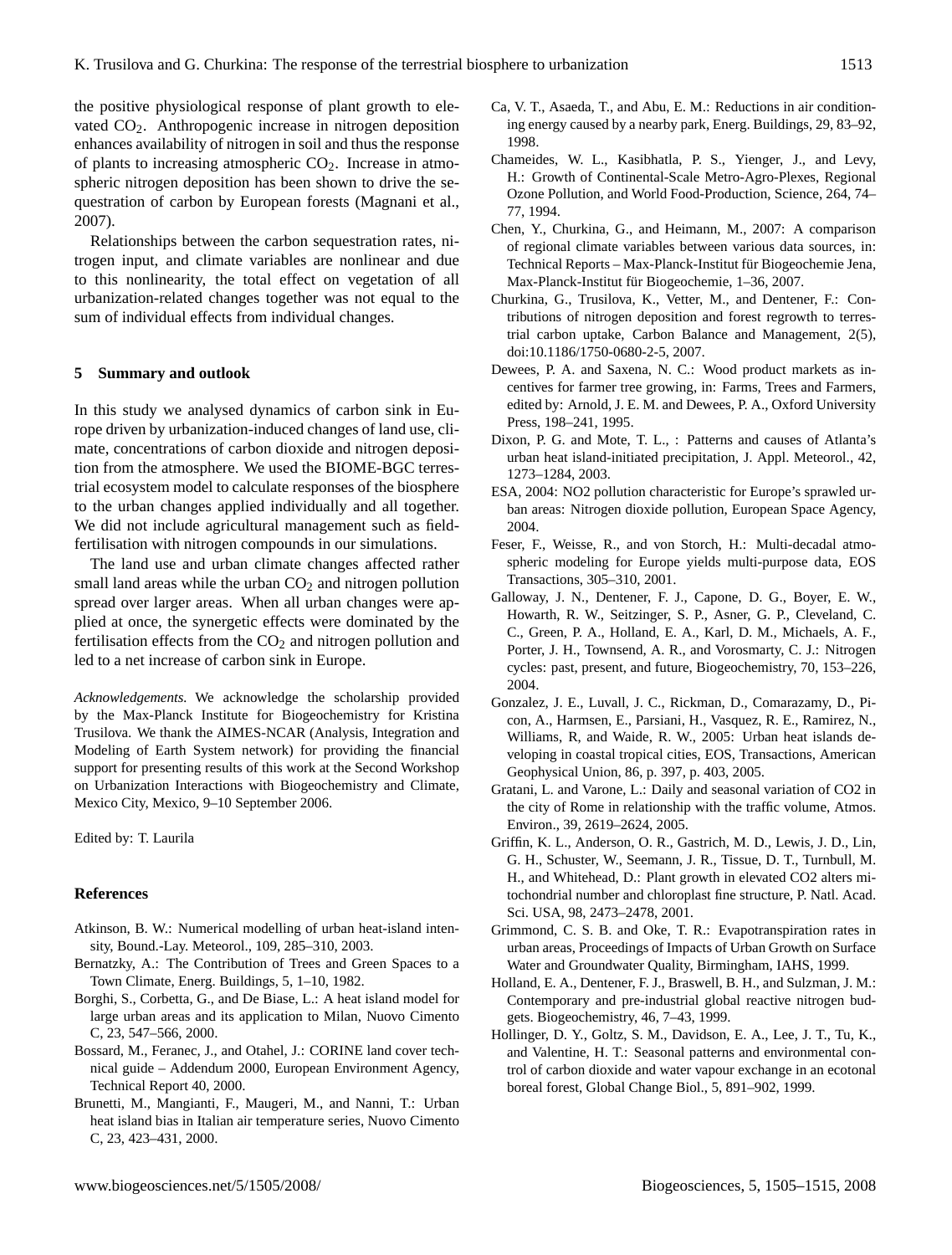- Huang, Y. J., Akbari, H., Taha, H., and Rosenfeld, A. H.: The Potential of Vegetation in Reducing Summer Cooling Loads in Residential Buildings, J. Clim. Appl. Meteorol., 26, 1103–1116, 1987.
- Huff, F. A. and Changnon, S. A.: Precipitation Modification by Major Urban Areas, B. Am. Meteorol. Soc., 54, 1220–1232, 1973.
- Idso, C. D., Idso, S. B., and Balling, R. C.: An intensive two-week study of an urban CO2 dome in Phoenix, Arizona, USA, Atmos. Environ., 35, 995–1000, 2001.
- Idso, S. B. and Kimball, B. A.: CO2 enrichment of sour orange trees: 13 years and counting, Environ. Exp. Bot., 46, 147–153, 2001.
- Jacob, D. and Podzun, R.: Sensitivity studies with the regional climate model REMO, Meteorol. Atmos. Phys., 63, 119–129, 1997.
- Jauregui, E.: Influence of a Large Urban Park on Temperature and Convective Precipitation in a Tropical City, Energ. Buildings, 15, 457–463, 1991.
- Jin, M. L., Dickinson, R. E., and Zhang, D. L.: The footprint of urban areas on global climate as characterized by MODIS, J. Climate, 18, 1551–1565, 2005.
- Jones, P. D., Groisman, P. Y., Coughlan, M., Plummer, N., Wang, W. C., and Karl, T. R.: Assessment of Urbanization Effects in Time-Series of Surface Air-Temperature over Land, Nature, 347, 169–172, 1990.
- Koerner, B. and Klopatek, J.: Anthropogenic and natural CO2 emission sources in an arid urban environment, Environ. Pollut., 116, S45–S51, 2002.
- Kukla, G., Gavin, J., and Karl, T. R.: Urban Warming, J. Clim. Appl. Meteorol., 25, 1265–1270, 1986.
- Lamptey, B. L., Barron, E. J., and Pollard, D.: Impacts of agriculture and urbanization on the climate of the Northeastern United States, Global Planet. Change, 49, 203–221, 2005.
- Lavalle, C., Demicheli, L., Kasanko, M., McCormick, N., Barredo, J., Turchini, M., da Graca Saraiva, M., da Silva, F. N., Ramos, I. L., and Monteiro, F. P.: Towards an urban atlas, European Environment Agency Report, 2002.
- Lloyd, J.: The CO2 dependence of photosynthesis, plant growth responses to elevated CO2 concentrations and their interaction with soil nutrient status, II. Temperate and boreal forest productivity and the combined effects of increasing CO2 concentrations and increased nitrogen deposition at a global scale, Funct. Ecol., 13, 439–459, 1999.
- Magnani, F., Mencuccini, M., Borghetti, M., Berbigier, P., Berninger, F., Delzon, S., Grelle, A., Hari, P., Jarvis, P. G., Kolari, P., Kowalski, A. S., Lankreijer, H., Law, B. E., Lindroth, A., Loustau, D., Manca, G., Moncrieff, J. B., Rayment, M., Tedeschi, V., Valentini, R., and Grace, J.: The human footprint in the carbon cycle of temperate and boreal forests, Nature, 447, 848–850, 2007.
- Mayer, H., Matzarakis, A., and Iziomon, M. G.: Spatio-temporal variability of moisture conditions within the Urban Canopy Layer, Theor. Appl. Climatol., 76, 165–179, 2003.
- Milesi, C., Elvidge, C. D., Nemani, R. R., and Running, S. W.: Assessing the impact of urban land development on net primary productivity in the southeastern United States, Remote Sens. Environ., 86, 401–410, 2003.
- Nabuurs, G. J., Schelhaas, M. J., Mohren, G. M. J., and Field, C. B.: Temporal evolution of the European forest sector carbon sink from 1950 to 1999, Global Change Biol., 9, 152–160, 2003.
- Oren, R., Ellsworth, D. S., Johnsen, K. H., Phillips, N., Ewers, B. E., Maier, C., Schafer, K. V. R., McCarthy, H., Hendrey, G., Mc-Nulty, S. G., and Katul, G. G.: Soil fertility limits carbon sequestration by forest ecosystems in a CO2-enriched atmosphere, Nature, 411, 469–472, 2001.
- Parker, D. E.: Climate Large-scale warming is not urban, Nature, 432, 290–290, 2004.
- Reich, P. B., Hobbie, S. E., Lee, T., Ellsworth, D. S., West, J. B., Tilman, D., Knops, J. M. H., Naeem, S., and Trost, J.: Nitrogen limitation constrains sustainability of ecosystem response to CO2, Nature, 440, 922–925, 2006.
- Rosenfeld, D.: Suppression of rain and snow by urban and industrial air pollution, Science, 287, 1793–1796, 2000.
- Running, S. W.: Testing Forest-Bgc Ecosystem Process Simulations across a Climatic Gradient in Oregon, Ecol. Appl., 4, 238–247, 1994.
- Running, S. W. and Coughlan, J. C.: A General-Model of Forest Ecosystem Processes for Regional Applications .1. Hydrologic Balance, Canopy Gas-Exchange and Primary Production Processes, Ecol. Model., 42, 125–154, 1988.
- Running, S. W. and Gower, S. T.: Forest-Bgc, a General-Model of Forest Ecosystem Processes for Regional Applications .2. Dynamic Carbon Allocation and Nitrogen Budgets, Tree Physiol., 9, 147–160, 1991.
- Running, S. W. and Hunt Jr., E. R.: Generalization of a forest ecosystem process model for other biomes, BIOME-BGC, and an application for global-scale models, in: Scaling Physiological Processes: Leaf to Globe, edited by: Ehleringer, J. R. and Field, C. B., Academic Press, Inc., New York, 141–158, 1993.
- Taub, D. R., Seemann, J. R., and Coleman, J. S.: Growth in elevated CO2 protects photosynthesis against high-temperature damage, Plant Cell Environ., 23, 649–656, 2000.
- Thornton, P. E.: Regional Ecosystem Simulation: Combining Surface- and Satellite-Based Observations to Study Linkages between Terrestrial Energy and Mass Budgets, PhD thesis, Missoula, University of Montana, 231 pp., 1998.
- Thornton, P. E., Law, B. E., Gholz, H. L., Clark, K. L., Falge, E., Ellsworth, D. S., Golstein, A. H., Monson, R. K., Hollinger, D., Falk, M., Chen, J., and Sparks, J. P.: Modeling and measuring the effects of disturbance history and climate on carbon and water budgets in evergreen needleleaf forests, Agr. Forest Meteorol., 113, 185–222, 2002.
- Trusilova, K. and Churkina, G.: The Terrestrial Ecosystem Model GBIOME-BGCv1, Max-Planck Institute for Biogeochemistry, Technical Report 14, 2008.
- Trusilova, K., Jung, M., Churkina, G., Karstens, U., Heimann, M., and Claussen, M.: Urbanization Impacts on the Climate in Europe: Numerical Experiments by the PSU/NCAR Mesoscale Model (MM5), J. Appl. Meteorol. Clim., 47, 1442–1455, 2008.
- USGS: Analyzing Land Use Change In Urban Environments, U.S. Department of the Interior, U.S. Geological Survey, 188–199, 1999.
- Vitousek, P. M., Hattenschwiler, S., Olander, L., and Allison, S.: Nitrogen and nature, Ambio, 31, 97–101, 2002.
- Widory, D. and Javoy, M.: The carbon isotope composition of atmospheric CO2 in Paris, Earth Planet. Sc. Lett., 215, 289–298, 2003.